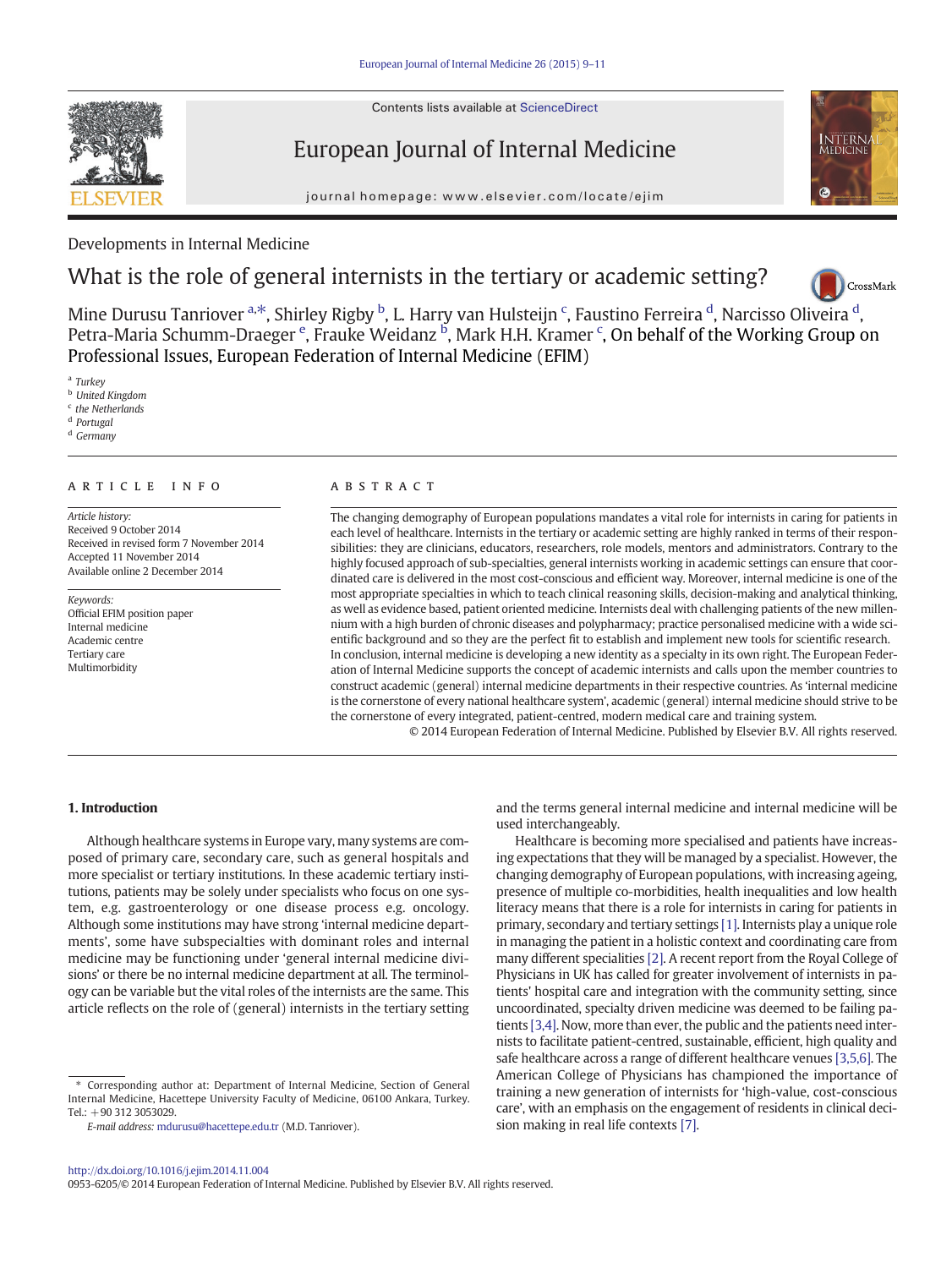# 2. General internists in academic settings

Perhaps the first great internist was Hippocrates of Cos, the so-called 'father of medicine'. He recommended the power of observation as well as a thorough history as the roots of a generalist approach. Avicenna built on the ideas of Hippocrates and Galen, on the diagnosis and the treatment of diseases in a holistic way. His famous book, 'The Canon of Medicine', became the standard medical book in Europe for hundreds of years [\[8\]](#page-2-0). Osler's influence on the importance of general internal medicine in the hospital and Flexner's report set the direction for academic internal medicine at the turn of the 20th century [\[9,10\]](#page-2-0). However, academic divisions of general internal medicine only began to appear in the 1970's, ironically after the formation of many of the subspecialty divisions.

General internists in the academic setting are highly ranked in terms of their responsibilities within and outside their institutions: they are clinicians, educators, researchers, role models, mentors and administrators. Whilst there are several career options for an academic general internist, the majority become clinician educators, clinician researchers and hospitalists/acute care physicians [\[11\].](#page-2-0) Academic general internists are highly dedicated in working in areas of medical education and service needs based on the modern values of care and professionalism, and hence, they will bring a new inspiration and vision to those institutions where subspecialties have played the dominant roles.

### 3. General internists can improve care in academic hospitals

Academic institutions are under pressure, due to increased demand on service needs and cost containment, whilst striving to maintain and improve quality of care at the same time. The patient-centred model of care requires a generalist approach [\[2\].](#page-2-0) Contrary to the highly focused approach of sub-specialties, general internists working in academic settings can ensure that coordinated care is delivered in the most costconscious and efficient way.

The perception of general internal medicine has evolved from essentially a primary care specialty to a dynamic specialty handling in-patient care efficiently and effectively [\[12\]](#page-2-0). The implementation of patientcentred care by a multidisciplinary team led by a generalist physician helps to ensure that patients receive broad, multi-system care to a high standard, throughout the academic hospital, no matter how complex the patients' needs. Furthermore, in the outpatient setting, chronic disease management programmes can result in improved care and cost reductions. These programmes require teamwork structured around a general internal medicine approach and have been shown to be successfully integrated into academic general internal medicine practice [\[13\].](#page-2-0)

# 4. What does academic general internal medicine offer for the internist?

Internists working in academic settings will not only gain more experience of different sub-specialities, but will have improved opportunities to be involved in teaching and to undertake high quality research. The privilege to be a named, full time consultant who serves in general internal medicine leading a multidisciplinary team delivering holistic care will be rewarding in terms of care success, trainee feedback and hospital quality improvement [\[14\].](#page-2-0) The environment of an academic institution will be likely to have a different culture to that of the secondary care hospital, which is often driven by political targets and financial constraints.

#### 5. Training the next generation of internists

How should we train the next generation of internists to encourage trainees to become general internists who will want to work in academic settings? Training internists in Europe should provide trainees with the skills to deliver patient-centred models of care with high professional standards. A recent survey of postgraduate education in internal medicine in Europe identified variations in training and practice across European countries [\[15\].](#page-2-0) Whilst the patient demography, disease spectrum and therapeutic options have changed dramatically over the recent years, the way in which we educate students and train residents has not kept up with this pace of change. The doctors of the next generation not only require a deep knowledge of their craft, medicine, but also, and maybe more vitally, they will require skills in leadership, clinical reasoning, problem solving, system-based practice and management in healthcare delivery and coordination of a patient's care.

It could be argued that internal medicine is one of the most appropriate specialties in which to teach clinical reasoning skills, decisionmaking and analytical thinking, as well as evidence based, patient oriented medicine. Academic general internists can offer this teaching and supervision in ambulatory and in-patient settings. As generalists, they can demonstrate how a patient can be managed with safe, high quality care in the most cost-conscious manner. In the academic setting, there needs to be an effective consultant–resident interaction sensitive to the generational differences at each step of the residency-training programme [\[16\]](#page-2-0).

All internists, be it either general internists or subspecialists, should go through a patient-centred (not system or organ centred), competency based training process and be certified in internal medicine [\[17\].](#page-2-0) Competency based education reform requires an academic environment endowed with faculty who will be role models for residents, train them in a patient-centred, practice based manner and who will evaluate them objectively with new tools of evaluation [\[18\]](#page-2-0). This process will inevitably require a core faculty of general internists, who will link education and practice in every training centre where trainees exist. As educators, general internists in the academic setting can be expected to function as 'master teachers' [\[19\]](#page-2-0). It has been shown that role modelling starts at the very early stages of medical training, as early as the first years of medical school. Career choices are shaped by the encouragement and the influence of mentors and role models, as much as the personalities and learning experiences of trainees [\[20\]](#page-2-0). An additional role for general internists is that of a mentor and a role model. Trainees in internal medicine need to observe seniors who enjoy their job. Good role models in internal medicine will encourage trainees to choose it as their speciality.

# 6. Opportunities for research in internal medicine

Research in the field of academic internal medicine should be focused on the areas that aim to refine the most cost-effective, high quality and evidence based care strategies tailored for the needs of individual patients. Traditionally research has tended to be mainly focused on testing drugs, procedures or strategies in designed, 'perfect' conditions known as 'clinical trials'. However, these trials have usually been conducted in ideal study settings with specific enrolment criteria, usually focusing on the effects of specific treatment regimens. It has been realised that the results of these 'ideal' clinical trials are not necessarily reproducible in real life settings. Moreover, clinical guidelines based on these trials are far from the realities of the multimorbid, polytreated elderly population and the individual patient.

Internists deal with challenging patients of the new millennium with a high burden of chronic diseases and polypharmacy; practice personalised medicine with a wide scientific background and so they are the perfect fit to establish and implement new tools for scientific research. For instance REPOSI, i.e., REgistro POliterapie SIMI, is a tool to collect clinical and laboratory data on elderly patients in their hospitalization periods and offers an opportunity to start a new era of patientoriented clinical trials [\[21\].](#page-2-0) Data of over 4 thousand patients enrolled in the REPOSI registry yielded valuable findings and several publications focusing on the appropriateness of drug prescription, the relationship between multimorbidity/polypharmacy and clinical outcomes. Registry data as such can provide real life data on large patient groups that can be